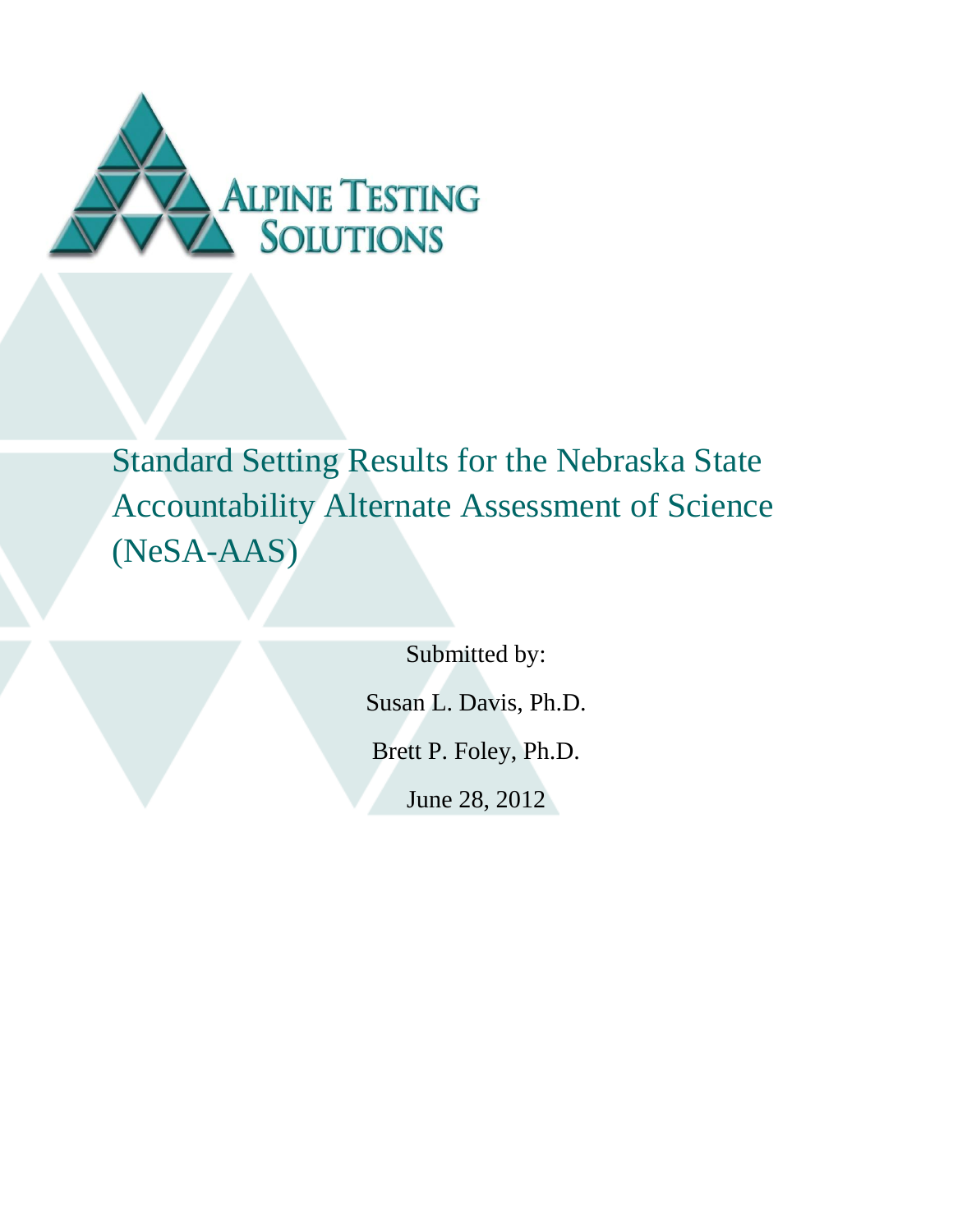#### **NeSA-AAS (Alternate Assessment in Science) Standard Setting**

#### **Summary of Process**

Nebraska Department of Education (NDE) contracted with Alpine Testing Solutions (Alpine) to conduct a standard setting workshop for the Nebraska State Accountability Alternate Assessment of Science (NeSA-AAS). Alpine worked closely with NDE to design and prepare for the standard setting which was conducted June 25, 2012 in Lincoln, NE.

NDE recruited 19 teachers and content specialists from across the state to serve as panelists. The three panels included 6 teachers on the  $5<sup>th</sup>$  grade panel, 6 teachers on the  $8<sup>th</sup>$  grade panel, and 7 teachers on the  $11<sup>th</sup>$  grade panel. The meeting began with an orientation and training conducted by Alpine which introduced the panelists to the purpose of the standard setting meeting and the activities they would be engaging in during the workshop.

The first part of the workshop was spent formulating draft Performance Level Descriptors (PLDs) for each of the three NDE-defined performance level categories (Below the Standard, Meets the Standard, and Exceeds the Standard). Specifically, the panelists were tasked with identifying the skills that would be characteristic of the students within each performance category. As inputs to this process, panelists were provided (1) copies of the Science Extended Indicators, (2) the PLDs for the Math alternate assessment (as an example), and (3) the policy definition component of the PLDs for the NeSA-AAS created by NDE. These descriptors were drafted by small grade-level groups and shared and reviewed within the grade-level panels. The output of this process, revised recommended PLDs, are included in Appendix A.

During the remainder of the workshop, the panelists engaged in the operational standard setting activities where they were tasked with leveraging the PLDs to recommend cut scores on the NeSA-AAS assessments. This part of the workshop began with a practice activity whereby the panelists could become familiar with the modified (i.e., Yes/No) Angoff standard setting process utilizing pilot items that are currently embedded on the operational examination forms. After becoming comfortable with the standard setting process, panelists engaged in their operational standard setting ratings for each grade-level examination.

The operational standard setting was conducted as follows. Panelists made their initial ratings independently using their professional judgments guided by the Extended Indicators, PLDs, and the examination booklets (Administrator and Student materials). Alpine collected their initial ratings, compiled the judgments across panelists, and presented the panel with feedback including their individual recommended cut scores, the panel's recommended cut scores, the estimated difficulty of each item (p-value), and the estimated impact<sup>1</sup> of the panel's recommended cut scores (percentage of students in each performance category). After receiving this feedback, panelists were provided an opportunity to revise their initial ratings. The recommended cut scores presented in this report are based on the second round of ratings.

 $\overline{\phantom{a}}$ 

<sup>&</sup>lt;sup>1</sup> The full impact by grade is included in Appendix B.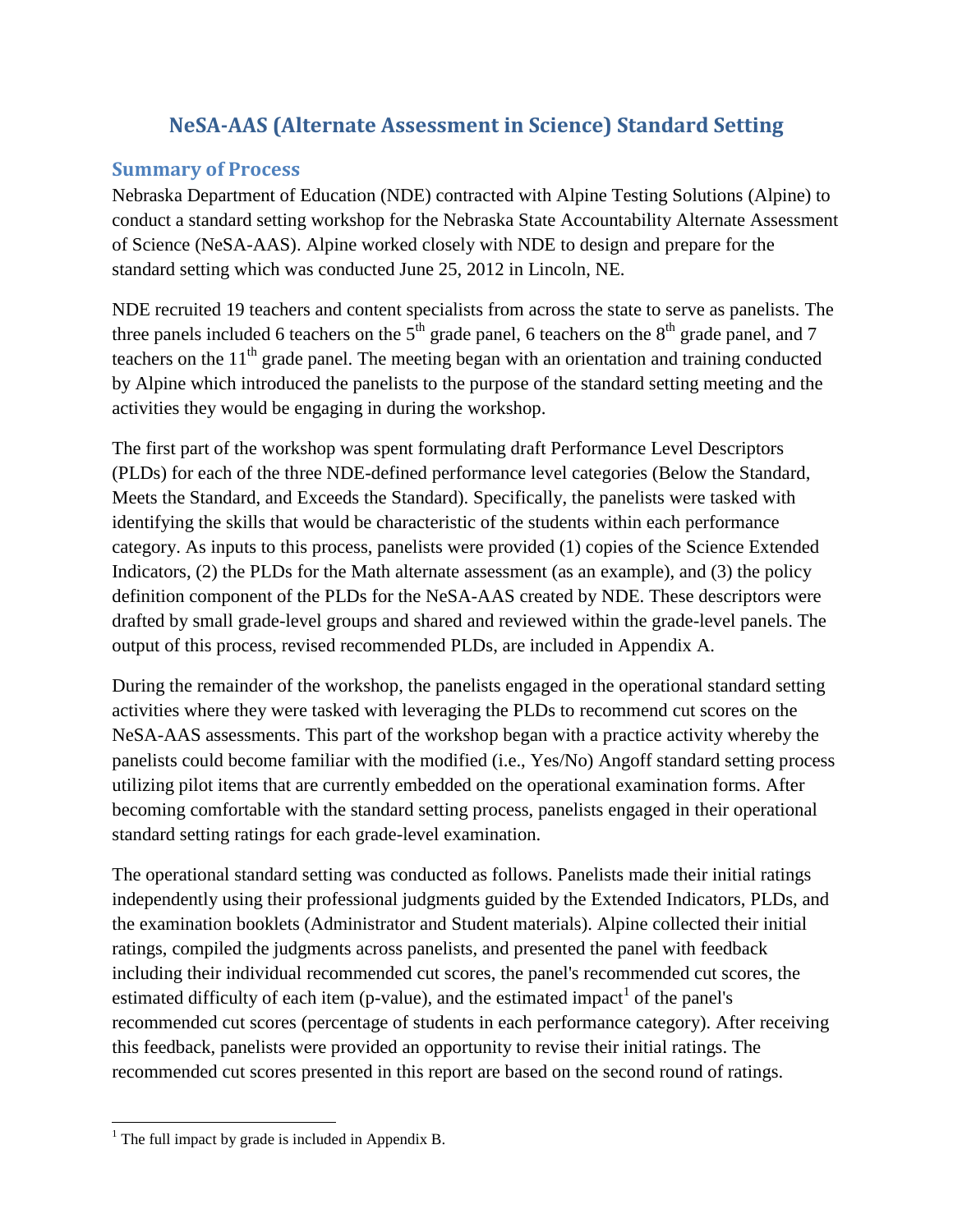#### **Summary of Results**

The results of the second round of Angoff ratings for each grade-level are included in Table 1. Specifically, for each grade level, Table 1 includes the median Meets the Standard and Exceeds the Standard recommended cut scores, the impact associated with these cut scores (percentage of students classified within each performance category), and recommended cut ranges that represent the median cut score + two standard errors. In these analyses the standard error is used to represent the variability among the panelist judgments. Therefore, larger ranges indicate more panel variability and smaller ranges represent more similarity within a panel. The impact of the median recommended cut scores is also presented in Figure 1.

| <b>Grade</b> |                | <b>Below the</b><br><b>Standard</b> | <b>Meets the</b><br><b>Standard</b> | <b>Exceeds the</b><br><b>Standard</b> |
|--------------|----------------|-------------------------------------|-------------------------------------|---------------------------------------|
|              | Median         |                                     | 13                                  | 19                                    |
|              | Impact         | 15%                                 | 22%                                 | 63%                                   |
|              | Median $+2$ SE |                                     | $10 - 15$                           | $17 - 21$                             |
| 8            | Median         |                                     | 14                                  | 22                                    |
|              | Impact         | 23%                                 | 57%                                 | 20%                                   |
|              | Median $+2$ SE |                                     | $12 - 16$                           | 19-24                                 |
| 11           | Median         |                                     | 18                                  | 26                                    |
|              | Impact         | 29%                                 | 40%                                 | 31%                                   |
|              | Median $+2$ SE |                                     | $16 - 20$                           | $25 - 27$                             |

Table 1. Median cut scores, impact, and recommended cut score ranges by grade

Figure 1. Impact of median recommended cut scores



The results were further reviewed to determine if the impact (percent of students within each performance category) could be smoothed across grades while staying within the recommended cut score ranges. The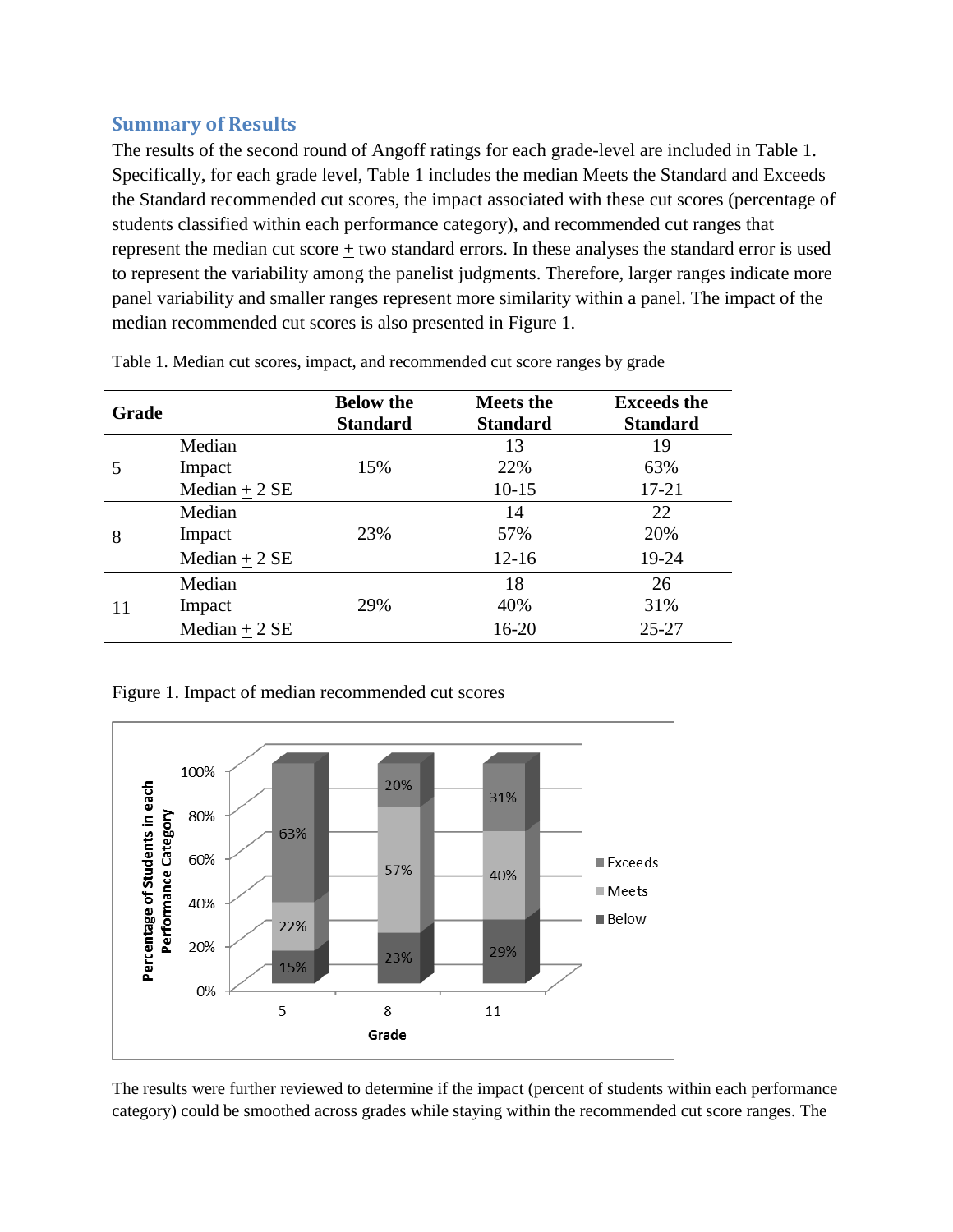results are presented in Table 2 and the impact is presented graphically in Figure 2. These recommendations are presented to NDE for consideration.

| Grade |                  | <b>Below the</b><br><b>Standard</b> | <b>Meets the</b><br><b>Standard</b> | <b>Exceeds the</b><br><b>Standard</b> |
|-------|------------------|-------------------------------------|-------------------------------------|---------------------------------------|
| 5     | <b>Cut Score</b> |                                     | 15                                  | 21                                    |
|       | Impact           | 20%                                 | 31%                                 | 49%                                   |
|       | <b>Cut Score</b> |                                     | 14                                  | 20                                    |
| 8     | Impact           | 23%                                 | 38%                                 | 39%                                   |
| 11    | <b>Cut Score</b> |                                     | 17                                  | 25                                    |
|       | Impact           | 26%                                 | 39%                                 | 35%                                   |

Table 2. Recommended smoothed cut scores and impact, by grade

Figure 2. Impact of smoothed recommended cut scores



As a point of comparison, the impact of these smoothed recommended cut scores is presented in Appendix C alongside the impact of the 2011 recommended cut scores for the alternate assessment in Reading (NeSA-AAR) and Mathematics (NeSA-AAM).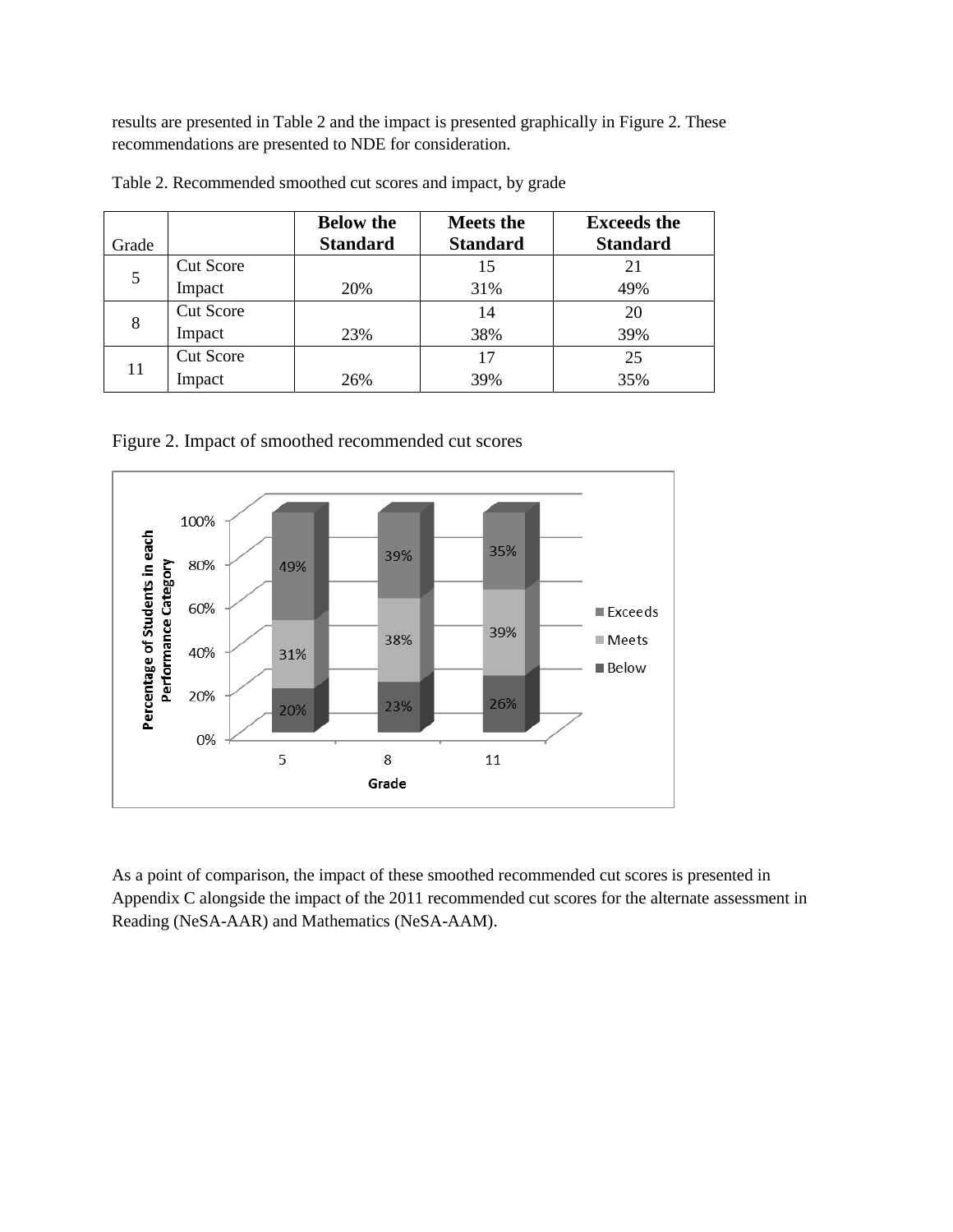# **Appendix A: Draft Performance Level Descriptors**

The recommended PLDs are presented in this appendix by grade.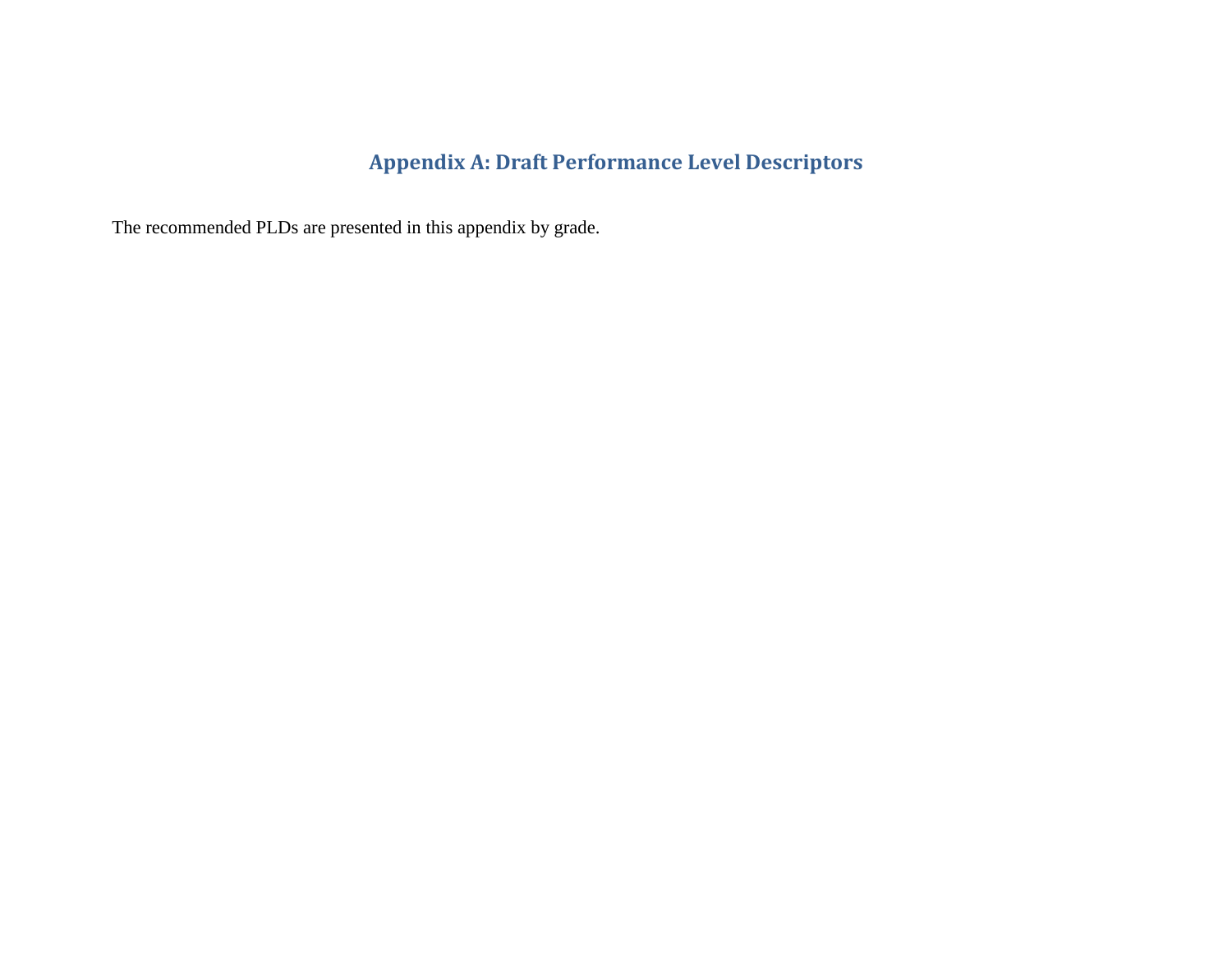| Performance Level Descriptors, Grade 5<br><b>Exceeds the Standards</b><br><b>Below the Standards</b><br><b>Meets the Standards</b><br>Using their primary mode of communication,<br>Using their primary mode of communication,<br>Using their primary mode of communication,<br>appropriate supports and accommodations, the<br>appropriate supports and accommodations, the<br>appropriate supports and accommodations, the<br>student demonstrates a basic level of<br>student demonstrates a consistent understanding<br>independent and consistent understanding of<br>understanding of extended grade-level science<br>of extended grade-level science skills and<br>extended grade-level science skills and concepts.<br>skills and concepts. Inaccuracies may interfere with<br>concepts. The student may require minimal<br>The student typically requires minimal or no<br>conceptual understanding. The student may<br>prompting in order to complete a task.<br>prompting in order to complete a task.<br>Inaccuracies that do not interfere with conceptual<br>require frequent prompting in order to complete a<br>understanding may be present.<br>task.<br>understanding are rarely present.<br>Answer/respond to an investigative question.<br>Solve a problem given a variety of possible<br>$\bullet$<br>$\bullet$<br>Identify the steps necessary to solve a problem.<br>solutions.<br>Indicate one physical property of matter.<br>$\bullet$<br>Match an instrument with its intended purpose.<br>Identify or represent a change in one physical<br>Trace the movement of an object.<br>$\bullet$<br>$\bullet$<br>property of matter.<br>Identify living things versus non-living things.<br>$\bullet$<br>of matter.<br>Identify a force.<br>$\bullet$<br>Match the parent and its offspring.<br>$\bullet$<br>Identify a model representing the influence of<br>Identify factors necessary to support life.<br>$\bullet$<br>$\bullet$ | Nebraska State Accountability Alternate Assessment of Science (NeSA-AAS) |  |                                                                                                                                                                                                                                        |  |  |
|-----------------------------------------------------------------------------------------------------------------------------------------------------------------------------------------------------------------------------------------------------------------------------------------------------------------------------------------------------------------------------------------------------------------------------------------------------------------------------------------------------------------------------------------------------------------------------------------------------------------------------------------------------------------------------------------------------------------------------------------------------------------------------------------------------------------------------------------------------------------------------------------------------------------------------------------------------------------------------------------------------------------------------------------------------------------------------------------------------------------------------------------------------------------------------------------------------------------------------------------------------------------------------------------------------------------------------------------------------------------------------------------------------------------------------------------------------------------------------------------------------------------------------------------------------------------------------------------------------------------------------------------------------------------------------------------------------------------------------------------------------------------------------------------------------------------------------------------------------------------------------------------------------------------------------------------------------------|--------------------------------------------------------------------------|--|----------------------------------------------------------------------------------------------------------------------------------------------------------------------------------------------------------------------------------------|--|--|
|                                                                                                                                                                                                                                                                                                                                                                                                                                                                                                                                                                                                                                                                                                                                                                                                                                                                                                                                                                                                                                                                                                                                                                                                                                                                                                                                                                                                                                                                                                                                                                                                                                                                                                                                                                                                                                                                                                                                                           |                                                                          |  |                                                                                                                                                                                                                                        |  |  |
|                                                                                                                                                                                                                                                                                                                                                                                                                                                                                                                                                                                                                                                                                                                                                                                                                                                                                                                                                                                                                                                                                                                                                                                                                                                                                                                                                                                                                                                                                                                                                                                                                                                                                                                                                                                                                                                                                                                                                           |                                                                          |  |                                                                                                                                                                                                                                        |  |  |
| Identify growth in organisms.<br>$\bullet$<br>Identify an object on Earth.<br>$\bullet$<br>Observe that the physical appearance of objects in<br>$\bullet$<br>Indicate night versus day.<br>on an organism's survival.<br>$\bullet$<br>space can change.<br>Identify threats to a plant's or animal's existence.<br>Label an element of weather.<br>Indicate the type of weather.<br>$\bullet$<br>Explain the essential factors needed to support<br>Indicate characteristics of each season.<br>$\bullet$<br>life.<br>Explain the relationship between parent and<br>offspring.<br>Recognize that the Earth travels around the<br>sun.<br>Identify results of weather conditions.<br>Identify appropriate clothing for each season.                                                                                                                                                                                                                                                                                                                                                                                                                                                                                                                                                                                                                                                                                                                                                                                                                                                                                                                                                                                                                                                                                                                                                                                                                      | Identify an object in the sky.                                           |  | student exceeds the expectation by demonstrating<br>Inaccuracies that do not interfere with conceptual<br>Identify the physical properties of the three states<br>force on motion.<br>Demonstrate an understanding of the sun's effect |  |  |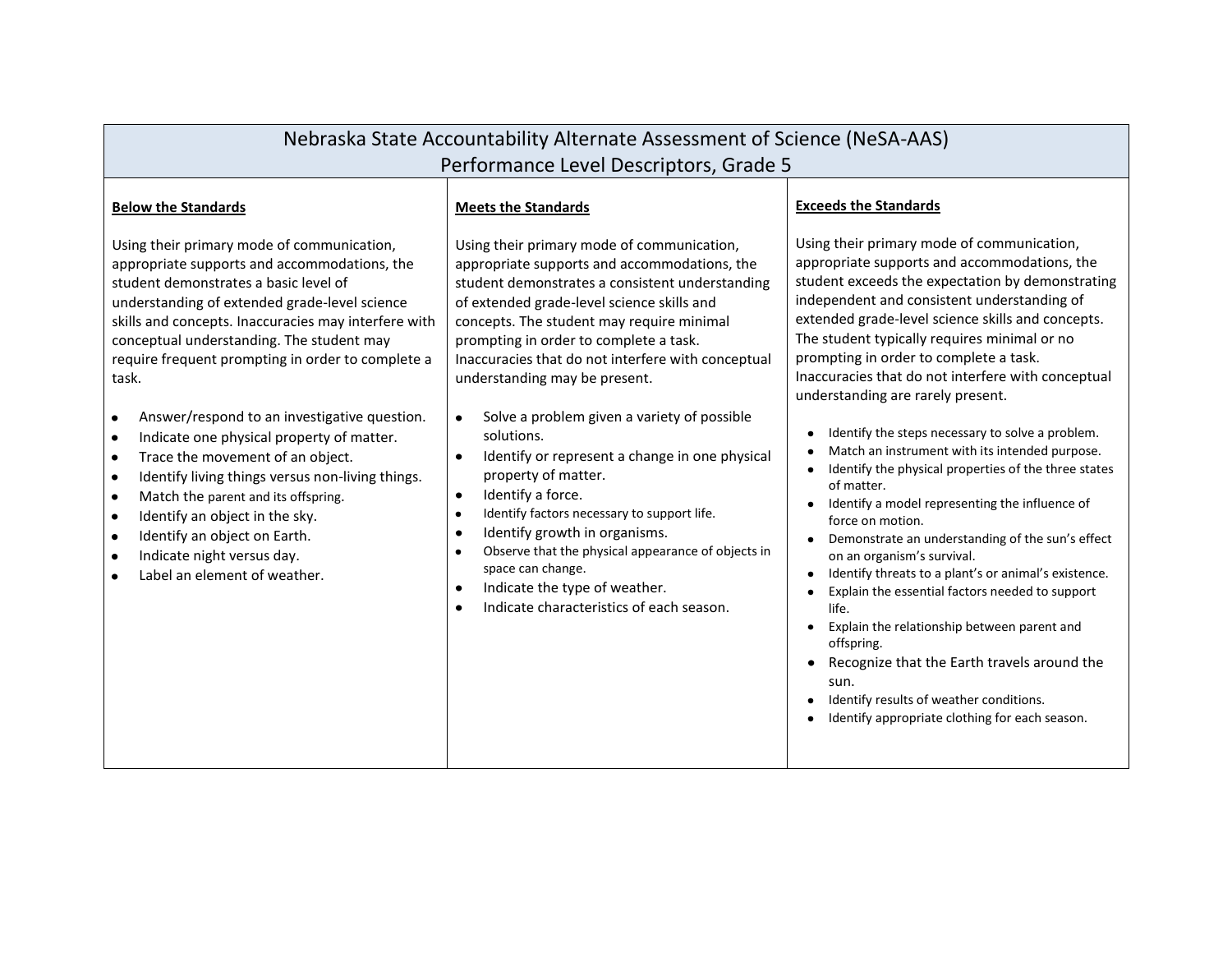| Nebraska State Accountability Alternate Assessment of Science (NeSA-AAS)                                                                                                                                                                                                                                                                                                                                                                                                                                                                                                                                                                                                                    |                                                                                                                                                                                                                                                                                                                                                                                                                                                                                                                                                                                                                                                                                                                                                                                                                                                                       |                                                                                                                                                                                                                                                                                                                                                                                                                                                                                                                                                                                                                                                                                                                                                                                                                                                                                                                                                                                                                                |  |  |
|---------------------------------------------------------------------------------------------------------------------------------------------------------------------------------------------------------------------------------------------------------------------------------------------------------------------------------------------------------------------------------------------------------------------------------------------------------------------------------------------------------------------------------------------------------------------------------------------------------------------------------------------------------------------------------------------|-----------------------------------------------------------------------------------------------------------------------------------------------------------------------------------------------------------------------------------------------------------------------------------------------------------------------------------------------------------------------------------------------------------------------------------------------------------------------------------------------------------------------------------------------------------------------------------------------------------------------------------------------------------------------------------------------------------------------------------------------------------------------------------------------------------------------------------------------------------------------|--------------------------------------------------------------------------------------------------------------------------------------------------------------------------------------------------------------------------------------------------------------------------------------------------------------------------------------------------------------------------------------------------------------------------------------------------------------------------------------------------------------------------------------------------------------------------------------------------------------------------------------------------------------------------------------------------------------------------------------------------------------------------------------------------------------------------------------------------------------------------------------------------------------------------------------------------------------------------------------------------------------------------------|--|--|
| Performance Level Descriptor, Grade 8                                                                                                                                                                                                                                                                                                                                                                                                                                                                                                                                                                                                                                                       |                                                                                                                                                                                                                                                                                                                                                                                                                                                                                                                                                                                                                                                                                                                                                                                                                                                                       |                                                                                                                                                                                                                                                                                                                                                                                                                                                                                                                                                                                                                                                                                                                                                                                                                                                                                                                                                                                                                                |  |  |
| <b>Below the Standards</b>                                                                                                                                                                                                                                                                                                                                                                                                                                                                                                                                                                                                                                                                  | <b>Meets the Standards</b>                                                                                                                                                                                                                                                                                                                                                                                                                                                                                                                                                                                                                                                                                                                                                                                                                                            | <b>Exceeds the Standards</b>                                                                                                                                                                                                                                                                                                                                                                                                                                                                                                                                                                                                                                                                                                                                                                                                                                                                                                                                                                                                   |  |  |
| Using their primary mode of communication,<br>appropriate supports and accommodations, the<br>student demonstrates a basic level of<br>understanding of extended grade-level science<br>skills and concepts. Inaccuracies may interfere with<br>conceptual understanding. The student may<br>require frequent prompting in order to complete a<br>task.<br>Identify a wheel and/or inclined plane<br>$\bullet$<br>Match a solid to its liquid state<br>$\bullet$<br>Identify common sources of light<br>$\bullet$<br>Recognize the human brain, heart, and lungs<br>$\bullet$<br>Match parent to offspring<br>$\bullet$<br>Recognize the earth, moon, and sun in various<br>representations | Using their primary mode of communication,<br>appropriate supports and accommodations, the<br>student demonstrates a consistent understanding<br>of extended grade-level science skills and<br>concepts. The student may require minimal<br>prompting in order to complete a task.<br>Inaccuracies that do not interfere with conceptual<br>understanding may be present.<br>Select a simple machine to solve a common<br>٠<br>problem<br>Recognize basic organs and identify their<br>$\bullet$<br>functions<br>Identify adaptations that help an organism<br>$\bullet$<br>survive in a given environment<br>Recognize if an organism is a producer or a<br>$\bullet$<br>consumer within an ecosystem<br>Identify the relationship of the earth to the<br>$\bullet$<br>sun and moon<br>Recognize common changes in the physical<br>$\bullet$<br>properties of matter | Using their primary mode of communication,<br>appropriate supports and accommodations, the<br>student exceeds the expectation by demonstrating<br>independent and consistent understanding of<br>extended grade-level science skills and concepts.<br>The student typically requires minimal or no<br>prompting in order to complete a task.<br>Inaccuracies that do not interfere with conceptual<br>understanding are rarely present.<br>Determine which simple machine would best<br>$\bullet$<br>solve a problem<br>Explain the reason(s) for an organism's ability<br>$\bullet$<br>or inability to survive in a given environment<br>Determine the missing element(s) in the flow<br>$\bullet$<br>of matter/energy of a given ecosystem<br>Order the planets of the solar system<br>$\bullet$<br>according to their distance from the sun<br>Identify and compare differences between<br>$\bullet$<br>revolution and rotation<br>Apply appropriate procedures to change water<br>$\bullet$<br>from solid to liquid to gas |  |  |
|                                                                                                                                                                                                                                                                                                                                                                                                                                                                                                                                                                                                                                                                                             |                                                                                                                                                                                                                                                                                                                                                                                                                                                                                                                                                                                                                                                                                                                                                                                                                                                                       |                                                                                                                                                                                                                                                                                                                                                                                                                                                                                                                                                                                                                                                                                                                                                                                                                                                                                                                                                                                                                                |  |  |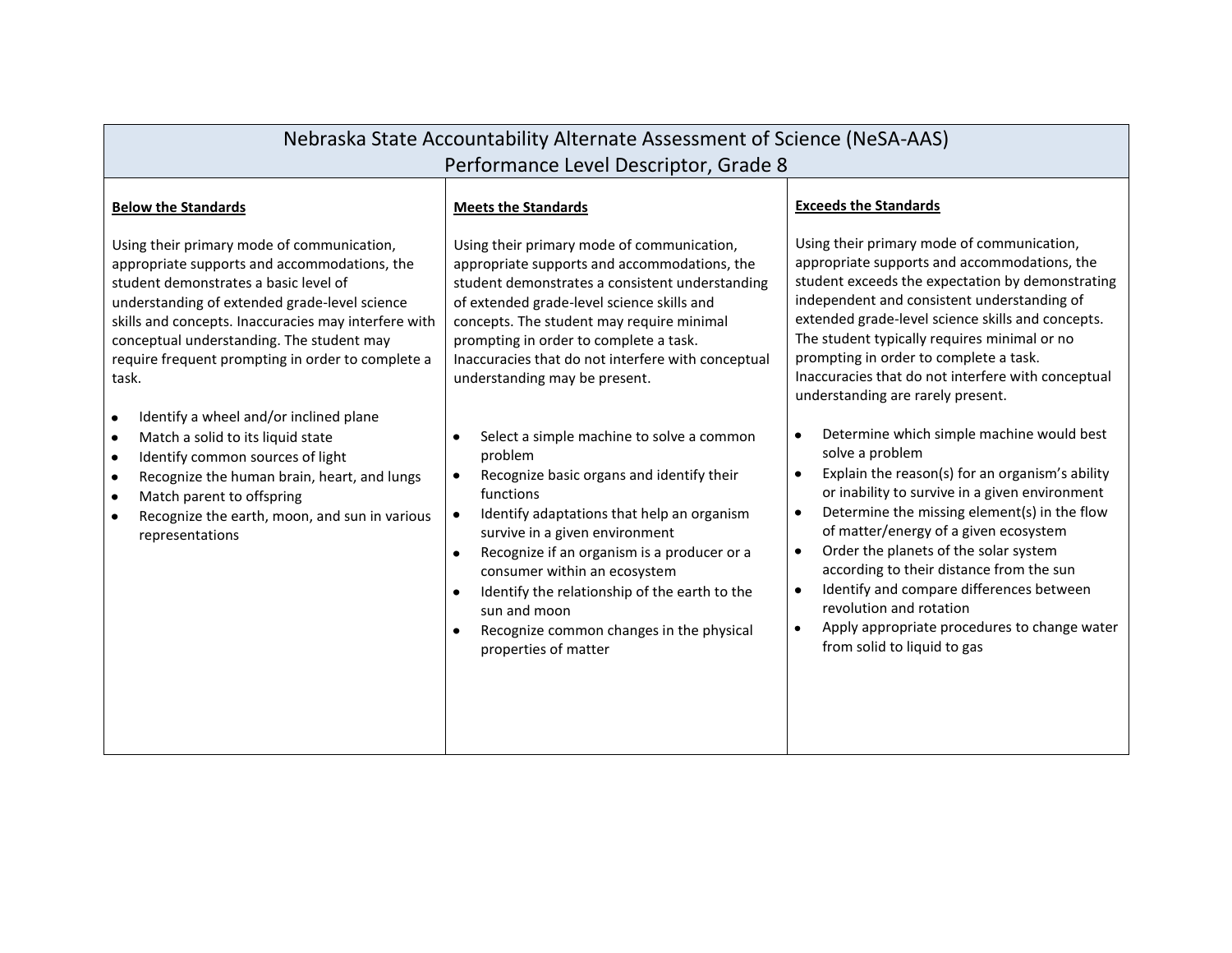| Nebraska State Accountability Alternate Assessment of Science (NeSA-AAS)                                                                                                                                                                                                                                                                                                                                                                                                                                                                                                                                                                                                                                                                                                                                                                                                                 |                                                                                                                                                                                                                                                                                                                                                                                                                                                                                                                                                                                                                                                                                                                                                                                                                                 |                                                                                                                                                                                                                                                                                                                                                                                                                                                                                                                                                                                                                                                                                                                                                                                                                                                                 |  |  |
|------------------------------------------------------------------------------------------------------------------------------------------------------------------------------------------------------------------------------------------------------------------------------------------------------------------------------------------------------------------------------------------------------------------------------------------------------------------------------------------------------------------------------------------------------------------------------------------------------------------------------------------------------------------------------------------------------------------------------------------------------------------------------------------------------------------------------------------------------------------------------------------|---------------------------------------------------------------------------------------------------------------------------------------------------------------------------------------------------------------------------------------------------------------------------------------------------------------------------------------------------------------------------------------------------------------------------------------------------------------------------------------------------------------------------------------------------------------------------------------------------------------------------------------------------------------------------------------------------------------------------------------------------------------------------------------------------------------------------------|-----------------------------------------------------------------------------------------------------------------------------------------------------------------------------------------------------------------------------------------------------------------------------------------------------------------------------------------------------------------------------------------------------------------------------------------------------------------------------------------------------------------------------------------------------------------------------------------------------------------------------------------------------------------------------------------------------------------------------------------------------------------------------------------------------------------------------------------------------------------|--|--|
| Performance Level Descriptor, Grade 11                                                                                                                                                                                                                                                                                                                                                                                                                                                                                                                                                                                                                                                                                                                                                                                                                                                   |                                                                                                                                                                                                                                                                                                                                                                                                                                                                                                                                                                                                                                                                                                                                                                                                                                 |                                                                                                                                                                                                                                                                                                                                                                                                                                                                                                                                                                                                                                                                                                                                                                                                                                                                 |  |  |
| <b>Below the Standards</b>                                                                                                                                                                                                                                                                                                                                                                                                                                                                                                                                                                                                                                                                                                                                                                                                                                                               | <b>Meets the Standards</b>                                                                                                                                                                                                                                                                                                                                                                                                                                                                                                                                                                                                                                                                                                                                                                                                      | <b>Exceeds the Standards</b>                                                                                                                                                                                                                                                                                                                                                                                                                                                                                                                                                                                                                                                                                                                                                                                                                                    |  |  |
| Using their primary mode of communication,<br>appropriate supports and accommodations, the<br>student demonstrates a basic level of<br>understanding of extended grade-level science<br>skills and concepts. Inaccuracies may interfere with<br>conceptual understanding. The student may<br>require frequent prompting in order to complete a<br>task.<br>Participate in an investigation by following a<br>$\bullet$<br>one-step direction<br>Points to common items in the world in which<br>$\bullet$<br>they live<br>Sequences the changes that take place in the<br>$\bullet$<br>states of matter (e.g., water + cold temp <32<br>$degrees = ice)$<br>Matches an object to an illustrated replica of<br>$\bullet$<br>the same object (e.g., a real battery to a<br>picture of a battery)<br>Recalls or recognizes a basic fact about the<br>$\bullet$<br>world in which they live. | Using their primary mode of communication,<br>appropriate supports and accommodations, the<br>student demonstrates a consistent understanding<br>of extended grade-level science skills and<br>concepts. The student may require minimal<br>prompting in order to complete a task.<br>Inaccuracies that do not interfere with conceptual<br>understanding may be present.<br>Reads simple bar graphs and pie charts<br>$\bullet$<br>Determines appropriate terms when searching<br>for investigative questions (through<br>technology or texts)<br>Recognizes actions and reactions (heat<br>$\bullet$<br>transfer, motion, movement transfer)<br>Identifies physical traits that are inherited<br>$\bullet$<br>(e.g., hair color, eye color)<br>Recognizes the difference between man-made<br>$\bullet$<br>and natural objects | Using their primary mode of communication,<br>appropriate supports and accommodations, the<br>student exceeds the expectation by demonstrating<br>independent and consistent understanding of<br>extended grade-level science skills and concepts.<br>The student typically requires minimal or no<br>prompting in order to complete a task.<br>Inaccuracies that do not interfere with conceptual<br>understanding are rarely present.<br>Researches a question (through technology or<br>$\bullet$<br>texts)<br>Interpret simple bar graphs and pie charts<br>$\bullet$<br>Analyzes changes occurring in matter<br>$\bullet$<br>and forces acting on matter<br>Understands the basic components of<br>$\bullet$<br>recycling living and non-living materials.<br>Predicts what physical traits may be inherited<br>$\bullet$<br>(e.g., brown hair, blue eyes) |  |  |
|                                                                                                                                                                                                                                                                                                                                                                                                                                                                                                                                                                                                                                                                                                                                                                                                                                                                                          |                                                                                                                                                                                                                                                                                                                                                                                                                                                                                                                                                                                                                                                                                                                                                                                                                                 |                                                                                                                                                                                                                                                                                                                                                                                                                                                                                                                                                                                                                                                                                                                                                                                                                                                                 |  |  |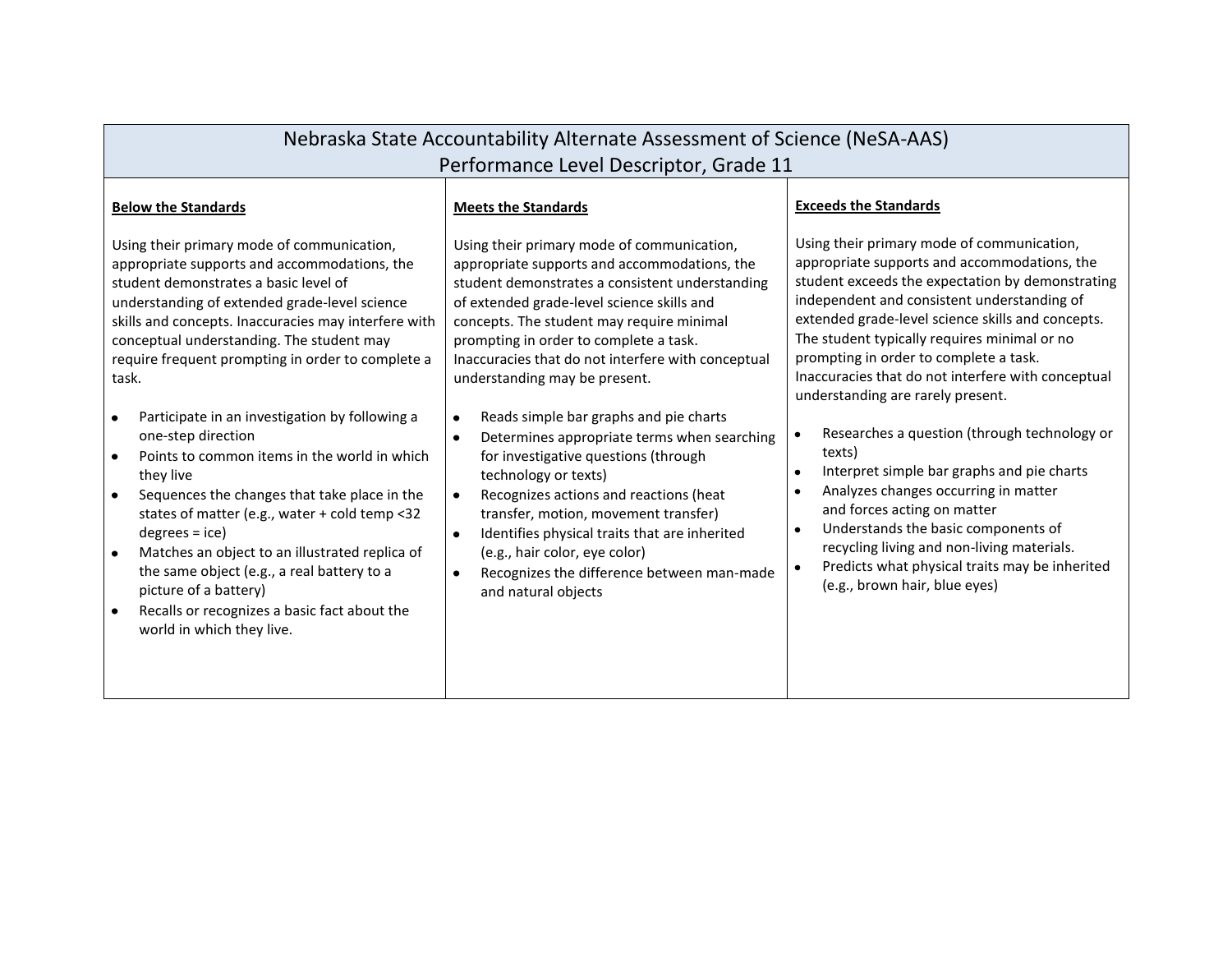# **Appendix B: Exam Performance by Grade**

The table below shows the percent of students, by grade, who scored at or above each raw score on the NeSA-AAS exam in 2012.

| Score          | Grade 5 | Grade 8 | Grade 11 |
|----------------|---------|---------|----------|
| $\overline{0}$ | 100%    | 100%    | 100%     |
| $\mathbf{1}$   | 98%     | 100%    | 99%      |
| $\overline{c}$ | 97%     | 99%     | 99%      |
| 3              | 97%     | 99%     | 99%      |
| $\overline{4}$ | 97%     | 98%     | 99%      |
| 5              | 97%     | 98%     | 99%      |
| 6              | 96%     | 97%     | 99%      |
| 7              | 96%     | 96%     | 98%      |
| 8              | 95%     | 95%     | 97%      |
| 9              | 94%     | 92%     | 96%      |
| 10             | 92%     | 91%     | 96%      |
| 11             | 91%     | 87%     | 93%      |
| 12             | 87%     | 85%     | 89%      |
| 13             | 85%     | 80%     | 85%      |
| 14             | 82%     | 77%     | 83%      |
| 15             | 80%     | 71%     | 78%      |
| 16             | 76%     | 66%     | 76%      |
| 17             | 71%     | 59%     | 74%      |
| 18             | 67%     | 53%     | 71%      |
| 19             | 63%     | 46%     | 66%      |
| 20             | 57%     | 39%     | 62%      |
| 21             | 49%     | 30%     | 60%      |
| 22             | 43%     | 20%     | 56%      |
| 23             | 31%     | 11%     | 49%      |
| 24             | 16%     | 6%      | 41%      |
| 25             | 5%      | 1%      | 35%      |
| 26             |         |         | 31%      |
| 27             |         |         | 24%      |
| 28             |         |         | 16%      |
| 29             |         |         | 8%       |
| 30             |         |         | 4%       |